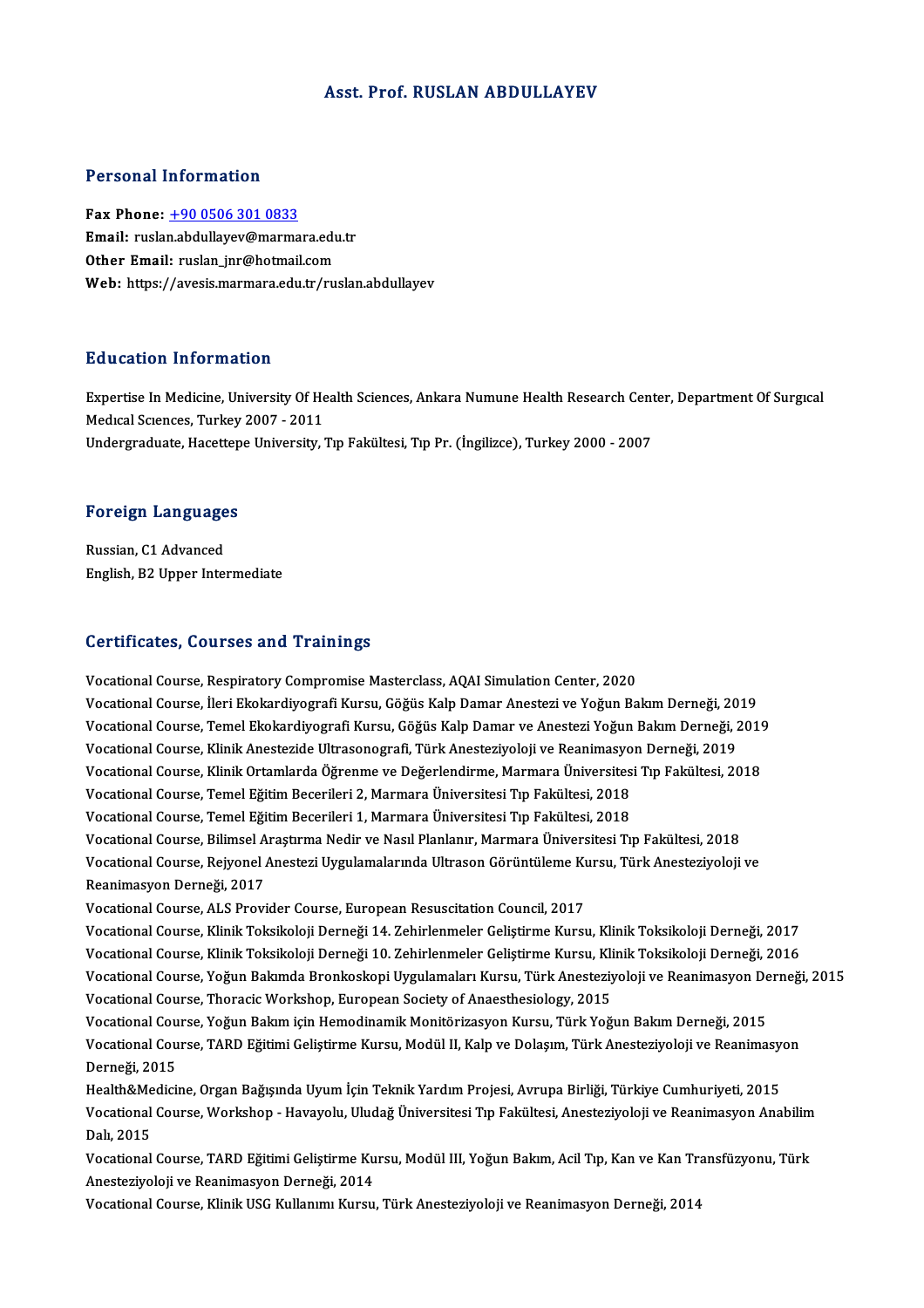Vocational Course, Sürekli Renal Replasman Tedavi Günleri, İstanbul Üniversitesi Cerrahpaşa Tıp Fakültesi, 2014<br>Voqational Course, Sürekli Renal Replasman Tedavi Günleri, İstanbul Üniversitesi Cerrahpaşa Tıp Fakültesi, 201 Vocational Course, Sürekli Renal Replasman Tedavi Günleri, İstanbul Üniversitesi Cerrahpaşa Tıp Fakültesi, 2014<br>Vocational Course, TARD Tıbbi Araştırmalarda Yöntembilim Kursu, Türk Anesteziyoloji ve Reanimasyon Derneği, 20 Vocational Course, Sürekli Renal Replasman Tedavi Günleri, İstanbul Üniversitesi Cerrahpaşa Tıp Fakültesi, 2014<br>Vocational Course, TARD Tıbbi Araştırmalarda Yöntembilim Kursu, Türk Anesteziyoloji ve Reanimasyon Derneği,<br>Vo Vocational Course, TARD Tıbbi Araştırmalarda Yöntembilim Kursu, Türk Anesteziyoloji ve Reanimasyon Derneği, 2013<br>Vocational Course, Klinik Toksikoloji Derneği V. Zehirlenmeler Geliştirme Kursu, Klinik Toksikoloji Derneği, Vocational Course, Mekanik Ventilasyon Kursu, Türk Yoğun Bakım Derneği, 2012

Vocational Course, Rejyonal Anestezi Eğitim Çalışmaları – Kadavra Workshop, Rejyonal Anestezi Derneği, 2012 Vocational Course, ALS Provider Course, European Resuscitation Council, 2012<br>Vocational Course, Rejyonal Anestezi Eğitim Çalışmaları – Kadavra Workshop, Rejyonal Anestezi Derneği, 2012<br>Occupational Health and Safety, Sağlı Vocational Course, Rejyonal Aneste<br>Occupational Health and Safety, Sağ<br>Hizmetleri Genel Müdürlüğü, 2012<br>Health&Medisine, Babim İsi Anas II. Occupational Health and Safety, Sağlık Çalışanlarında Bağımlılığa Müdahale ve Önleme, T.C. Sağlık Bakanlığı, Sağlık<br>Hizmetleri Genel Müdürlüğü, 2012<br>Health&Medicine, Rahim İçi Araç Uygulama Kursu, T.C. Sağlık Bakanlığı, An

Hizmetleri Genel M<br>Health&Medicine,<br>Müdürlüğü, 2007 Müdürlüğü, 2007<br>Dissertations

Dissertations<br>Expertise In Medicine, Anestezi indüksiyonunda kullanılan fentanile bağlı olarak görülen öksürüğe deksmedetomidinin<br>etkişi University Of Heelth Ssienses, Ankara Numuna Heelth Bessarsh Cantar, Department Of Su etkisi, University Of Health Sciences, Ankara Numune Health Research Center, Department Of Surgıcal Medıcal Sciences,<br>2011 Exper<br>etkisi,<br>2011

### Research Areas

Anesthesiology, Algology, Reanimation

## Academic Titles / Tasks

Assistant Professor, Marmara University, School Of Medicine, Surgical Medical Sciences, 2018 - Continues

### Courses

Courses<br>Arterial Blood Gas Analysis, Undergraduate, 2018 - 2019, 2019 - 2020, 2020 - 2021<br><sup>Hori Vocam Desteči, Assesiste Degree, 2015 - 2016</sup> JOUTSCS<br>Arterial Blood Gas Analysis, Undergraduate, 2018 -<br>İleri Yaşam Desteği, Associate Degree, 2015 - 2016 İleri Yaşam Desteği, Associate Degree, 2015 - 2016<br>Jury Memberships

DoctoralExamination,DoctoralExamination,MarmaraÜniversitesi,February,2020

### Taught Courses And Trainings

Abdullayev R., Advanced Monitorization Simulation Training 21.12.2019, 2019 - 2019 Abdullayev R., Advanced Monitorization Simulation Training 14.12.2019, 2019 - 2019 AbdulayevR.,KlinikToksikolojiDerneği10.ZehirlenmelerGeliştirmeKursu,Siyanür Zehirlenmesi,2016 -2016

# Abdunayev K., Kinik Toksikoloji Dernegi 10. zehirienmeler Geliştirme Kursu, Siyanur zehirler<br>Articles Published in Journals That Entered SCI, SSCI and AHCI Indexes

- rticles Published in Journals That Entered SCI, SSCI and AHCI Indexes<br>I. Cytokine Adsorption in Critically Ill COVID-19 Patients, a Case-Control Study<br>APDULLAYEV B. CÜLE RILCULE SEVENS, Ginel L I. Cytokine Adsorption in Critically Ill COVID-19 Patients, a Case-Control Study<br>ABDULLAYEV R., GÜL F., BİLGİLİ B., SEVEN S., Cinel I. JOURNAL OF INTENSIVE CARE MEDICINE, 2022 (Journal Indexed in SCI)
- II. Continuous hemoglobin measurement during frontal advancement operations can improve patient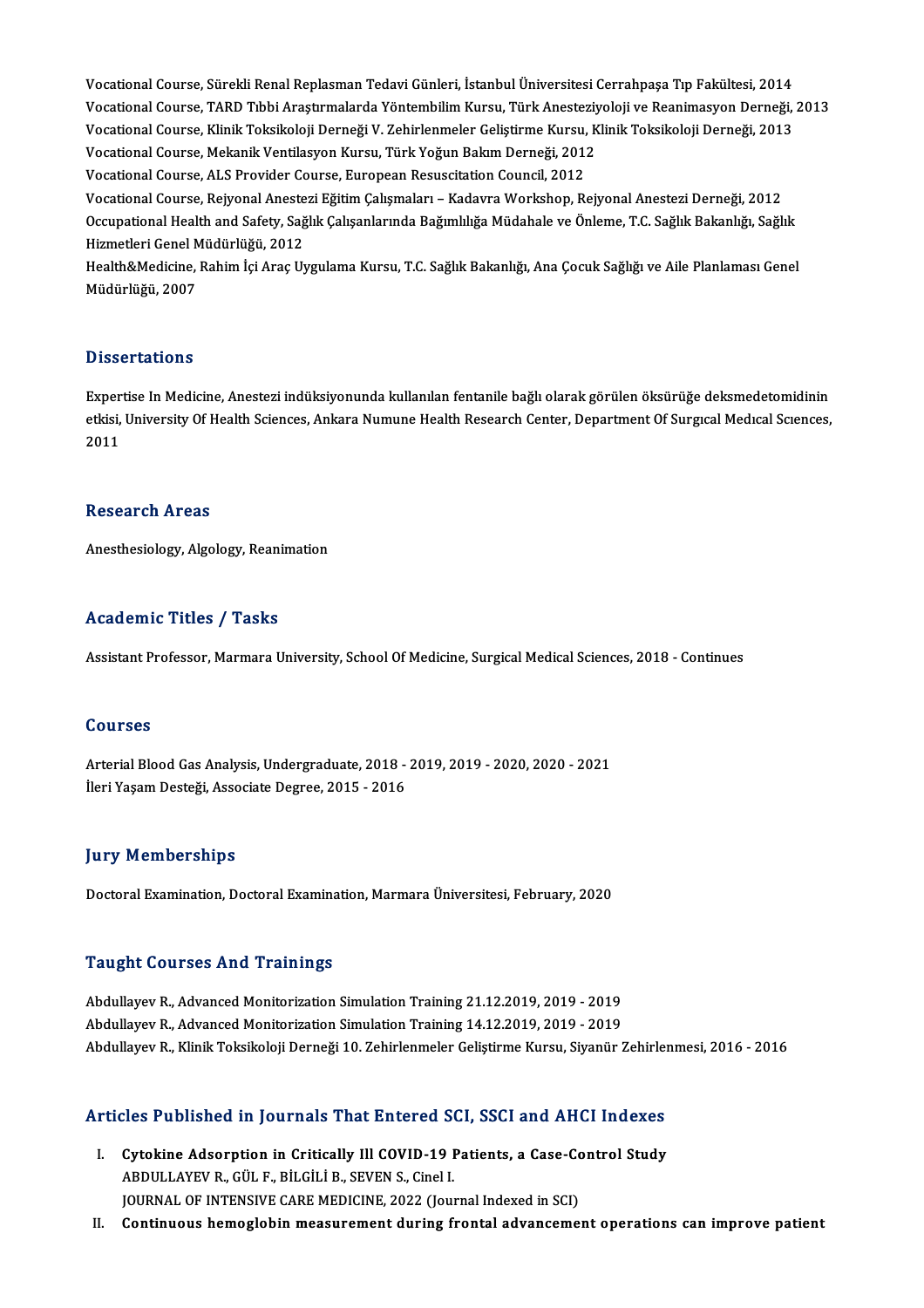outcomes SARAÇOĞLU A., ABDULLAYEV R., SAKAR M., SAÇAK B., Incekoy F. G. , Aykac Z. JOURNAL OF CLINICAL MONITORING AND COMPUTING, 2022 (Journal Indexed in SCI) SARAÇOĞLU A., ABDULLAYEV R., SAKAR M., SAÇAK B., Incekoy F. G. , Aykac Z.<br>JOURNAL OF CLINICAL MONITORING AND COMPUTING, 2022 (Journal Indexed in<br>III. Índice de Analgesia/Nocicepção: avaliação da dor aguda pós-operatóri

## JOURNAL OF CLINICAL MONITOI<br>Índice de Analgesia/Nocicep<br>Abdullayev R., Uludağ Ö., Çelik B.<br>Bovista Brasileira de Anastasiale Índice de Analgesia/Nocicepção: avaliação da dor aguda pós-operatória<br>Abdullayev R., Uludağ Ö., Çelik B.<br>Revista Brasileira de Anestesiologia, vol.69, no.4, pp.396-402, 2019 (Journal Indexed in SCI)<br>Could infrared thermal

- Abdullayev R., Uludağ Ö., Çelik B.<br>Revista Brasileira de Anestesiologia, vol.69, no.4, pp.396-402, 2019 (Journal Indexed in SCI)<br>IV. Could infrared thermal imaging be a new diagnostic tool for acute appendicitis?<br>Hatinggly Revista Brasileira de Anest<br>Could infrared thermal<br>Hatipoglu S., Abdullayev R.<br>ADVANCES IN CLINICAL A Hatipoglu S., Abdullayev R.<br>ADVANCES IN CLINICAL AND EXPERIMENTAL MEDICINE, vol.28, pp.367-373, 2019 (Journal Indexed in SCI) Hatipoglu S., Abdullayev R.<br>ADVANCES IN CLINICAL AND EXPERIMENTAL MEDICINE, vol.28, pp.367-373, 2019 (Journal Ind<br>V. AuraGain (TM) and i-Gel (R) laryngeal masks in general anesthesia for laparoscopic<br>chalogystastamy Porfor
- ADVANCES IN CLINICAL AND EXPERIMENTAL MEDICINE, vol.28, pp.367-373, 2019 (Journal Castle of Lamenta Castle and A<br>AuraGain (TM) and i-Gel (R) laryngeal masks in general anesthesia for lapa<br>cholecystectomy Performance charac AuraGain (TM) and i-Gel (R) laryngeal masks in general anesthesia for laparosco<br>cholecystectomy Performance characteristics and effects on hemodynamics<br>Sabuncu U., Kusderci H. S., Oterkus M., Abdullayev R., Demir A., Uluda cholecystectomy Performance characteristics and effects on hemodynamics<br>Sabuncu U., Kusderci H. S. , Oterkus M., Abdullayev R., Demir A., Uludag O., Ozdas S., Goksu M.<br>SAUDI MEDICAL JOURNAL, vol.39, pp.1082-1089, 2018 (Jou Sabuncu U., Kusderci H. S. , Oterkus M., Abdullayev R., Demir A., Uludag O., Ozdas S., Goksu M.<br>SAUDI MEDICAL JOURNAL, vol.39, pp.1082-1089, 2018 (Journal Indexed in SCI)<br>VI. Effect of dexmedetomidine on acute lung injury
- SAUDI MEDICAL JOURNAL, vol.39, pp.1082-1089, 2018 (Journal Indexed in<br>Effect of dexmedetomidine on acute lung injury in experimental is<br>Kucukebe O. B. , Ozzeybek D., Abdullayev R., Ustaoglu A., Tekmen I., Kume T.<br>REVISTA P Effect of dexmedetomidine on acute lung injury in experimental ischemia-reperfusion<br>Kucukebe O. B. , Ozzeybek D., Abdullayev R., Ustaoglu A., Tekmen I., Kume T.<br>REVISTA BRASILEIRA DE ANESTESIOLOGIA, vol.67, pp.139-146, 201 Kucukebe O. B. , Ozzeybek D., Abdullayev R., Ustaoglu A., Tekmen I., Kume T.<br>REVISTA BRASILEIRA DE ANESTESIOLOGIA, vol.67, pp.139-146, 2017 (Journal Indexed in SCI)<br>VII. Bilateral parotitis in a patient under continuous po
- Abdullayev R., Saral F. C., Kucukebe O. B., Sayiner H. S., Bayraktar C., Akgun S. REVISTA BRASILEIRA DE ANESTESIOLOGIA, vol.66, pp.661-663, 2016 (Journal Indexed in SCI) Abdullayev R., Saral F. C. , Kucukebe O. B. , Sayiner H. S. , Bayraktar C., Akgun S.<br>REVISTA BRASILEIRA DE ANESTESIOLOGIA, vol.66, pp.661-663, 2016 (Journal Indexed in SCI)<br>VIII. Comparison of tramadol and lornoxicam in in
- REVISTA BRASILI<br>Comparison of<br>controlled trial Comparison of tramadol and lornoxicam in intraver<br>controlled trial<br>Celik H., Abdullayev R., Akcaboy E. Y. , Baydar M., Gogus N.<br>PEVISTA PRASILEIRA DE ANESTESIOLOCIA vol.66 pp.44.

controlled trial<br>Celik H., Abdullayev R., Akcaboy E. Y. , Baydar M., Gogus N.<br>REVISTA BRASILEIRA DE ANESTESIOLOGIA, vol.66, pp.44-49, 2016 (Journal Indexed in SCI)

Celik H., Abdullayev R., Akcaboy E. Y. , Baydar M., Gogus N.<br>REVISTA BRASILEIRA DE ANESTESIOLOGIA, vol.66, pp.44-49, 2016 (Journal Indexed in SCI)<br>IX. Intraocular Pressure Changes After Spinal Anesthesia - Acute and Su REVISTA<br>Intraocu<br>Patients<br>Hatinochu Intraocular Pressure Changes After Spinal Anesthesia - Acute and Subacute E<br>Patients<br>Hatipoglu S., Abdullayev R., Kucukebe O. B. , Guler M., Hatipoglu F., Celik B., Reyhan A. H.<br>ADVANCES IN CLINICAL AND EXPERIMENTAL MEDICI

Patients<br>Hatipoglu S., Abdullayev R., Kucukebe O. B. , Guler M., Hatipoglu F., Celik B., Reyhan A. H.<br>ADVANCES IN CLINICAL AND EXPERIMENTAL MEDICINE, vol.24, pp.857-861, 2015 (Journal Indexed in SCI)<br>Spentaneous regenerati

Hatipoglu S., Abdullayev R., Kucukebe O. B. , Guler M., Hatipoglu F., Celik B., Reyhan A. H.<br>ADVANCES IN CLINICAL AND EXPERIMENTAL MEDICINE, vol.24, pp.857-861, 2015 (Journal Indexed in SCI)<br>X. Spontaneous regeneration cap ADV<br>Spor<br>rats<br><sup>Reke</sup>

Pekel O., Hatipoglu S., Turhan A. N., Hatipoglu F., Abdullayev R., Goksel S. ULUSAL TRAVMA VE ACIL CERRAHI DERGISI-TURKISH JOURNAL OF TRAUMA & EMERGENCY SURGERY, vol.21, no.1, pp.15-21, 2015 (Journal Indexed in SCI)

- XI. Does Atraucan causemore postdural puncture backache? no.1, pp.15-21, 2015 (Journal Indexed in SCI)<br>Does Atraucan cause more postdural puncture backache?<br>Abdullayev R., Kucukebe O. B. , Celik B., Kirman N., Hatipoglu H. S. , Akaltun Hatipoglu F.<br>TURKISH JOURNAL OF MEDICAL SCI Does Atraucan cause more postdural puncture backache?<br>Abdullayev R., Kucukebe O. B. , Celik B., Kirman N., Hatipoglu H. S. , Akaltun Hatipoglu F.<br>TURKISH JOURNAL OF MEDICAL SCIENCES, vol.45, no.4, pp.877-881, 2015 (Journal TURKISH JOURNAL OF MEDICAL SCIENCES, vol.45, no.4, pp.877-881, 2015 (Journal Indexed in SCI)
- XII. Effect of laparoscopic abdominal surgery on splanchnic circulation: Historical developments<br>Hatipoglu S., Akbulut S., Hatipoglu F., Abdullayev R. Effect of laparoscopic abdominal surgery on splanchnic circulation: Historical developments<br>Hatipoglu S., Akbulut S., Hatipoglu F., Abdullayev R.<br>WORLD JOURNAL OF GASTROENTEROLOGY, vol.20, no.48, pp.18165-18176, 2014 (Jour Hatipoglu S., Akbulut S., Hatipoglu F., Abdullayev R.<br>WORLD JOURNAL OF GASTROENTEROLOGY, vol.20, no.48, pp.18165-18176, 2014 (Journal Indexe<br>XIII. Comparison of early and late percutaneous tracheotomies in adult intensive
- WORLD JOURNAL OF GASTROENTEROLOGY, vol.20, no.48, pp.18165-<br>Comparison of early and late percutaneous tracheotomies in<br>Duran M., Abdullayev R., Comlekci M., Suren M., Bulbul M., Aldemir T.<br>PEVISTA PRASILEIRA DE ANESTESIOLO Comparison of early and late percutaneous tracheotomies in adult intensive care unit<br>Duran M., Abdullayev R., Comlekci M., Suren M., Bulbul M., Aldemir T.<br>REVISTA BRASILEIRA DE ANESTESIOLOGIA, vol.64, no.6, pp.438-442, 201
- Duran M., Abdullayev R., Comlekci M., Suren M., Bulbul M., Aldemir T.<br>REVISTA BRASILEIRA DE ANESTESIOLOGIA, vol.64, no.6, pp.438-442, 2014 (Journal Index<br>XIV. Acute right lower abdominal pain in women of reproductive age: REVISTA BRASILEIRA DE ANESTESIOLO<br>Acute right lower abdominal pain in<br>Hatipoglu S., Hatipoglu F., Abdullayev R.<br>WORLD JOURNAL OF CASTROENTEROL WORLD JOURNAL OF GASTROENTEROLOGY, vol.20, no.14, pp.4043-4049, 2014 (Journal Indexed in SCI)

## Articles Published in Other Journals

rticles Published in Other Journals<br>I. Analgesia Nociception Index: Heart Rate Variability Analysis of Emotional Status<br>Abdullayay R. Vildinim E. Colik R. Sonice J. T. Analgesia Nociception Index: Heart Rate<br>Abdullayev R., Yildirim E., Çelik B., Sarica L. T.<br>CUBEUS xol 11, 2010 (Journal Indoved in ESA Analgesia Nociception Index: Heart Rate V<br>Abdullayev R., Yildirim E., Çelik B., Sarica L. T.<br>CUREUS, vol.11, 2019 (Journal Indexed in ESCI)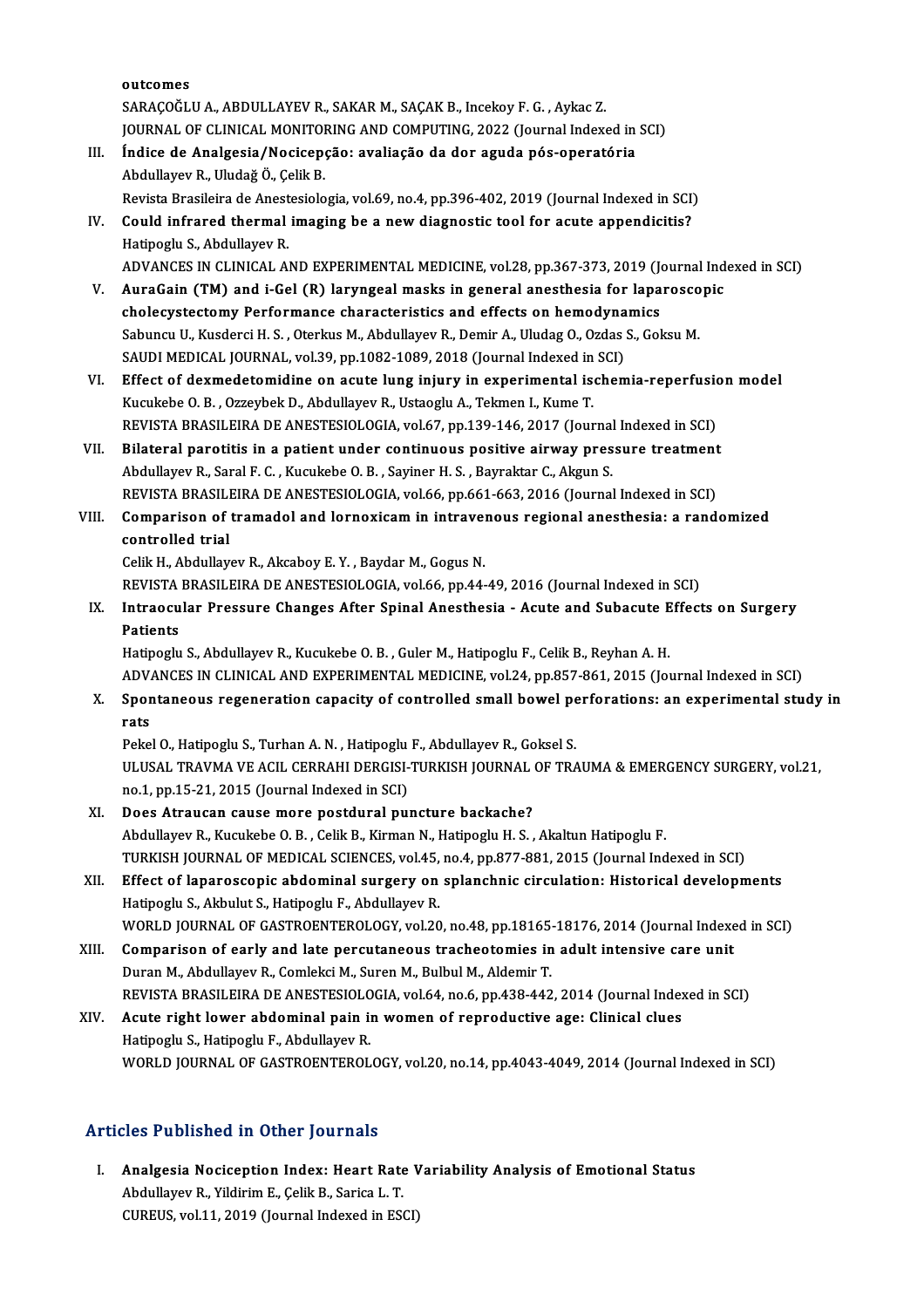II. Caudal Anesthesia for Pediatric Subumbilical Surgery, Less Load on the Postoperative Recovery Unit<br>Abdullayay P. Sabungu II. Uludaž Ö. Kuadarsi H.S., Otarlay M. Buymulsan A. Duran M. Bulbul M. Anaydin H.Q. Caudal Anesthesia for Pediatric Subumbilical Surgery, Less Load on the Postoperative Recovery Uni<br>Abdullayev R., Sabuncu U., Uludağ Ö., Kusderci H. S. , Oterkus M., Buyrukcan A., Duran M., Bulbul M., Apaydin H. O. , Caudal Anest<br>Abdullayev R.,<br>Aksoy N., et al.<br>CUPEUS vel 11 Abdullayev R., Sabuncu U., Uludağ Ö., Kusderci H. S. , Oterkus M., Buyrukcan A., Duran M., Bulbul M., Apaydin H. O. ,<br>Aksoy N., et al.<br>CUREUS, vol.11, 2019 (Journal Indexed in ESCI)

Aksoy N., et al.<br>CUREUS, vol.11, 2019 (Journal Indexed in ESCI)<br>III. History of Snakebite Envenomation Treatment and Contribution of Turkey to Global Antivenom<br>Production CUREUS, vol.1<br>History of S<br>Production<br>Sarica C. Sari History of Snakebite Envenomation Ti<br>Production<br>Sarıca C., Sarıca L., Öztürk T., Abdullayev R.<br>FURASIAN JOURNAL OF EMERCENCY MED Production<br>Sarıca C., Sarıca L., Öztürk T., Abdullayev R.<br>EURASIAN JOURNAL OF EMERGENCY MEDICINE, vol.17, no.4, pp.145-147, 2018 (Journal Indexed in ESCI)

- IV. Important Aspects of Anesthetic Management of a Patient with Hereditary Sensorial and Autonomic EURASIAN JOURNAL OF EMERGENCY M<br>Important Aspects of Anesthetic Ma<br>Neuropathy Type 4: A Case Report Important Aspects of Anesthetic<br>Neuropathy Type 4: A Case Repo<br>Abdullayev R., Sabuncu Ü., Yıldırım E.<br>CAZI MEDICAL JOUPNAL, vel 29, ne 3 Abdullayev R., Sabuncu Ü., Yıldırım E.<br>GAZI MEDICAL JOURNAL, vol.29, no.3, 2018 (National Refreed University Journal)
- V. Hemodiafiltration Practice in a Patient with Severe Amitriptyline Intoxication Sabuncu Ü., Abdullayev R., Duran M., Güler A., Kuşderci H. Hemodiafiltration Practice in a Patient with Severe Amitriptyline Intoxication<br>Sabuncu Ü., Abdullayev R., Duran M., Güler A., Kuşderci H.<br>TURKISH JOURNAL OF INTENSIVE CARE-TURK YOGUN BAKIM DERGISI, vol.16, no.2, pp.79-82, Sabuncu Ü., Abdullayev R., D<br>TURKISH JOURNAL OF INTEN<br>Refereed National Journals)<br>Pole of aninal anoathosia TURKISH JOURNAL OF INTENSIVE CARE-TURK YOGUN BAKIM DERGISI, vol.16, no.2, pp.79-82, 2018 (Other<br>Refereed National Journals)<br>VI. Role of spinal anesthesia in the endoscopic treatment of distal, middle, and proximal ureter s
- Refereed National Journals)<br>Role of spinal anesthesia in the endoscopic treatment of distal, mid<br>Uludağ Ö., Yücel M. Ö. , Kuşderci H., Sabuncu Ü., Dumlupınar E., Abdullayev R.<br>Medisal Journal of Islamis World Asedemy of Ss Role of spinal anesthesia in the endoscopic treatment of distal, middle, and proximal ureter stones<br>Uludağ Ö., Yücel M. Ö. , Kuşderci H., Sabuncu Ü., Dumlupınar E., Abdullayev R.<br>Medical Journal of Islamic World Academy of Uludağ Ö., Yücel M. Ö. , Kuşderci H., Sabuncu Ü., Dumlupınar E., Abdullayev R.<br>Medical Journal of Islamic World Academy of Sciences, vol.26, no.2, pp.27-30, 2018 (Refereed Journals of Other<br>Institutions)

## VII. Adıyaman İlinde Acil Cerrahi Operasyonların Sıklık ve Dağılımı

UludağÖ.,UludağA.,KuşderciH.,SabuncuÜ.,Dumlupınar E.,AbdulayevR.

Adıyaman İlinde Acil Cerrahi Operasyonların Sıklık ve Dağılımı<br>Uludağ Ö., Uludağ A., Kuşderci H., Sabuncu Ü., Dumlupınar E., Abdullayev R.<br>Adıyaman Üniversitesi Sağlık Bilimleri Dergisi, vol.4, no.3, pp.1105-1117, 2018 (Ot

Uludağ Ö., Uludağ A., Kuşderci H., Sabuncu Ü., Dumlupınar E., Abdullayev R.<br>Adıyaman Üniversitesi Sağlık Bilimleri Dergisi, vol.4, no.3, pp.1105-1117, 2018 (Other Refereed National Journals)<br>VIII. Interventional Lung Assis Adıyama<br><mark>Interve</mark><br>Report Interventional Lung Assist Application in a Patient with Acute Respi<br>Report<br>Kuşderci H., Sabuncu T., Sabuncu Ü., Abdullayev R., Uludağ Ö., Küçükebe Ö. B.<br>Turkiye Klinikleri Journal of Anesthesialegy Beanimation vol 15, no

Report<br>Kuşderci H., Sabuncu T., Sabuncu Ü., Abdullayev R., Uludağ Ö., Küçükebe Ö. B.<br>Turkiye Klinikleri Journal of Anesthesiology Reanimation, vol.15, no.2, pp.77-80, 2017 (Other Refereed National<br>Journals) Kuşderci H., Sabuncu T., Sabuncu Ü., Abdullayev R., Uludağ Ö., Küçükebe Ö. B.

IX. The Seasonal Distribution of Appendicitis UludağÖ.,Çağ S.,SabuncuÜ.,KuşderciH.,AbdulayevR.

Sakarya Medical Journal, vol.6, no.3, pp.120-123, 2016 (Other Refereed National Journals)

Uludağ Ö., Çağ S., Sabuncu Ü., Kuşderci H., Abdullayev R.<br>Sakarya Medical Journal, vol.6, no.3, pp.120-123, 2016 (Other Refereed National Journals)<br>X. MODIFIED CIAGLIA AND GRIGGS PERCUTANEOUS TRACHEOSTOMYTECHNIQUES A RETRO Sakarya Me<br>MODIFIED<br>ANALYSIS<br>Abdullayay MODIFIED CIAGLIA AND GRIGGS PERCUTANEOUS TRACHEOSTOMYTECH<br>ANALYSIS<br>Abdullayev R., Duran M., Özdamar M., Bülbül M., Çömlekçi M., Batcık Ş., Aldemir T.<br>Anesteri Dengisi vel 24. no.1. np.24.28.2016 (Other Befereed National Jo

ANALYSIS<br>Abdullayev R., Duran M., Özdamar M., Bülbül M., Çömlekçi M., Batcık Ş., Aldemir T.<br>Anestezi Dergisi, vol.24, no.1, pp.24-28, 2016 (Other Refereed National Journals)<br>Pesudesbelinesterese Enrume Defisionay in Adiyam Abdullayev R., Duran M., Özdamar M., Bülbül M., Çömlekçi M., Batcık Ş., Alc<br>Anestezi Dergisi, vol.24, no.1, pp.24-28, 2016 (Other Refereed National Jo<br>XI. Pseudocholinesterase Enzyme Deficiency in Adiyaman City Area<br>Abdull

## XI. Pseudocholinesterase Enzyme Deficiency in Adiyaman City Area

Abdullayev R., Kucukebe O. B., Kaya R., Celik B., Kusderci H., Duran M., Uludag O., Oterkus M., Buyrukcan A., Sabuncu U., et al.

TURKISH JOURNAL OF ANAESTHESIOLOGY AND REANIMATION, vol.43, pp.381-386, 2015 (Journal Indexed in<br>ESCI) TURKISH JOURNAL OF ANAESTHESIOLOGY AND REANIMATION, vol.43, pp.381<br>ESCI)<br>XII. A CERVICAL BRONCHOGENIC CYST MIMICKING PERITHYROIDALCYST<br>Bayraktar C. Tam A A . Dağan S. Karatas M. Abdullavay B. Erdoğdu İ. H

ESCI)<br>A CERVICAL BRONCHOGENIC CYST MIMICKING PERITHYROIDALC<br>Bayraktar C., Tam A. A. , Doğan S., Karataş M., Abdullayev R., Erdoğdu İ. H.<br>ENTesse val 1. no 3. nn 191.195. 2015. (Other Befereed National Jeurnale A CERVICAL BRONCHOGENIC CYST MIMICKING PERITHYROIDALCY<br>Bayraktar C., Tam A. A. , Doğan S., Karataş M., Abdullayev R., Erdoğdu İ. H.<br>ENTcase, vol.1, no.3, pp.181-185, 2015 (Other Refereed National Journals)<br>Heal perferetion Bayraktar C., Tam A. A. , Doğan S., Karataş M., Abdullayev R., Erdoğdu İ. H.<br>ENTcase, vol.1, no.3, pp.181-185, 2015 (Other Refereed National Journals)<br>XIII. Ileal perforation by an odd foreign object<br>Abdullavev R., Aslan M ENTcase, vol.1, no.3, pp.181-185, 2015 (Other Refereed National Journals)

## Ileal perforation by an odd foreign object<br>Abdullayev R., Aslan M.<br>TURKISH JOURNAL OF SURGERY, vol.31, no.2, pp.107-109, 2015 (Other Refereed National Journals)<br>Smeking and Bestdunal Bungtune Headaghe

## XIV. Smoking and Postdural Puncture Headache TURKISH JOURNAL OF SURGERY, vol.31, no.2, pp.107-109, 2015 (Other Refereed Nation:<br>Smoking and Postdural Puncture Headache<br>ABDULLAYEV R., KÜÇÜKEBE Ö. B. , ÇELİK B., HATİPOĞLU H. S. , AKALTUN HATİPOĞLU F.<br>Anesteri Dergisi 2 ABDULLAYEV R., KÜÇÜKEBE Ö. B. , ÇELİK B., HATİPOĞLU H. S. , AKALTUN HATİPOĞLU F.<br>Anestezi Dergisi, 2015 (Other Refereed National Journals) ABDULLAYEV R., KÜÇÜKEBE Ö. B. , ÇELİK B., HATİPOĞLU H. S. , AKALTUN HATİPOĞLU F.<br>Anestezi Dergisi, 2015 (Other Refereed National Journals)<br>XV. CAN PREOPERATIVE MULTIMEDIA INFORMATION PROVISION DECREASEPERIOPERATIVE PAT

Anestezi Dergisi, 2015 (Other Refereed National Journals)<br>CAN PREOPERATIVE MULTIMEDIA INFORMATION PROVISION DECREASEPERIOP<br>ANXIETY DURING REGIONAL ANESTHESIA A RANDOMIZED CONTROLLED TRIAL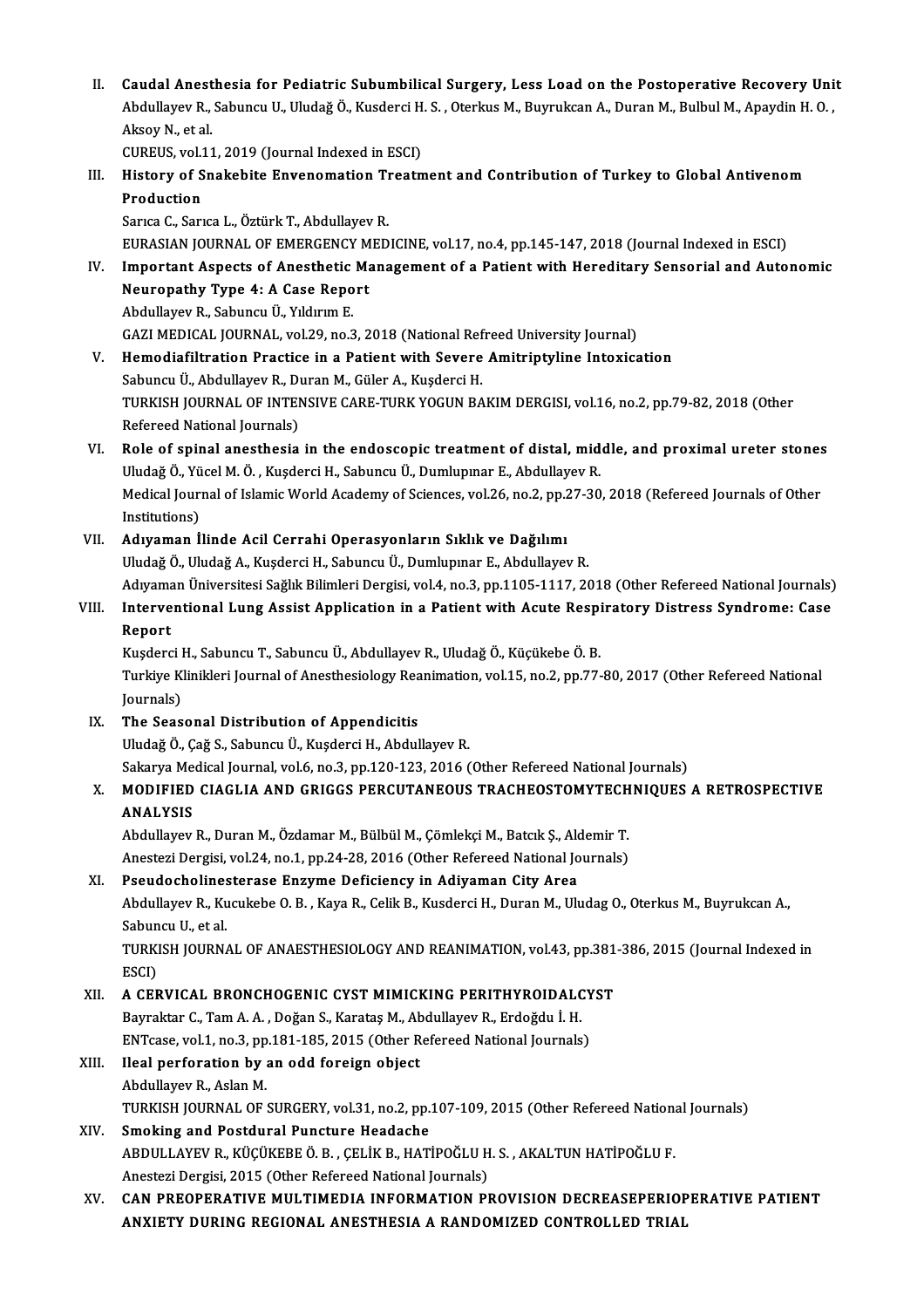TİRYAKİ H. C. , ABDULLAYEV R., MUTLU N. M. , KÜÇÜKEBE Ö. B. , OKAY İ. T. , DİKMEN B.<br>Apesteri Dergici, 2015. (Other Befereed National Jeurnale) TİRYAKİ H. C. , ABDULLAYEV R., MUTLU N. M. , KÜÇÜKEBE<br>Anestezi Dergisi, 2015 (Other Refereed National Journals)<br>Multiple Eutremity Placks In A Multi Treumatic Patio

- Anestezi Dergisi, 2015 (Other Refereed National Journals)<br>XVI. Multiple Extremity Blocks In A Multi Traumatic Patient Anestezi Dergisi, 2015 (Other Refereed National Journals)<br>Multiple Extremity Blocks In A Multi Traumatic Patient<br>ABDULLAYEV R., HATİPOĞLU H. S. , DURAN M., Küçükebe Ö. B. , ÖZTÜRK B., Pepele D., ULUDAĞ A.<br>IMED Besesrsh. 20 Multiple Extremity Blocks In A Multi Traumatic Patient<br>ABDULLAYEV R., HATİPOĞLU H. S. , DURAN M., Küçükebe Ö. B. ,<br>JMED Research, 2015 (Refereed Journals of Other Institutions)<br>Dexmedatemidine and Pemifentanil as Adjungt t ABDULLAYEV R., HATİPOĞLU H. S. , DURAN M., Küçükebe Ö. B. , ÖZTÜRK B., Pepele D., ULUDAĞ A.<br>JMED Research, 2015 (Refereed Journals of Other Institutions)<br>XVII. Dexmedetomidine and Remifentanil as Adjunct to Regional Anesth
- JMED Research, 2015 (Refereed Journals of Other Institutions)<br>Dexmedetomidine and Remifentanil as Adjunct to Regional Anesthesia a Randomized Clinical Trial<br>KİRMAN N., KÜÇÜKEBE Ö.B., ABDULLAYEV R., AKSOY E., GÖĞÜŞ N.<br>Globa Dexmedetomidine and Remifentanil as Adjunct to Regional Anesthesia a Randomized Clinical Trial<br>KİRMAN N., KÜÇÜKEBE Ö. B. , ABDULLAYEV R., AKSOY E., GÖĞÜŞ N.<br>Global Advanced Research Journal of Medicine and Medical Science, KİRMAN N., KÜÇÜKEBE Ö. B. , ABDULLAYEV R., AKSOY E., GÖĞÜŞ N.<br>Global Advanced Research Journal of Medicine and Medical Science, 2014 (Refereed Journals of Other Institutions)<br>XVIII. Sedation with Dexmedetomidine or Propofo
- Global Advanced Research Journal of Medicine and Medical Science, 2014 (Referee<br>Sedation with Dexmedetomidine or Propofol for Carotid Endarterectomy<br>Öterkuş M., Abdullayev R., Küçükebe Ö. B. , Kudsioğlu Ş. T. , Karabulut S Sedation with Dexmedetomidine or Propofol for Carotid Endarterectomy a Randomized Clinical Tria<br>Öterkuş M., Abdullayev R., Küçükebe Ö. B. , Kudsioğlu Ş. T. , Karabulut S., Aykaç Z. Z.<br>Global Advanced Research Journal of Me Öterkuş M., A<br>Global Advar<br>Institutions)<br>Insidance o Global Advanced Research Journal of Medicine and Medical Science, vol.3, no.9, 2014 (Refereed Journals of the<br>Institutions)<br>XIX. Incidence of postdural puncture headache Two different fine gauge spinal needles of the same<br>
- Institution<br>Incidence<br>diameter<br>ARDUU AN Incidence of postdural puncture headache Two different fine gauge spinal nee<br>diameter<br>ABDULLAYEV R., KÜÇÜKEBE Ö. B. , ÇELİK B., HATİPOĞLU H. S. , AKALTUN HATİPOĞLU F.<br>Journal of Obstatris Anassthesia and Critisal Care, 201

diameter<br>ABDULLAYEV R., KÜÇÜKEBE Ö. B. , ÇELİK B., HATİPOĞLU H. S. , AKALTUN HATİPOĞLU F.<br>Journal of Obstetric Anaesthesia and Critical Care, 2014 (Refereed Journals of Other Institutions)<br>Management of asute ennendisitie

- ABDULLAYEV R., KÜÇÜKEBE Ö. B., ÇELİK B., HATİPOĞLU H. S., AKALTUN HATİPOĞLU F.<br>Journal of Obstetric Anaesthesia and Critical Care, 2014 (Refereed Journals of Other Institution<br>XX. Management of acute appendicitis in pregna Journal of Obstetric Anaesthesia and Critical Care, 2014 (Refereed Journals of Management of acute appendicitis in pregnancy: Early diagnosis and HATİPOĞLU H. S. , AKALTUN HATİPOĞLU F., AKBULUT A. S. , ABDULLAYEV R. Management of acute appendicitis in pregnancy:<br>HATİPOĞLU H. S. , AKALTUN HATİPOĞLU F., AKBULUT .<br>Sylwan, 2014 (Refereed Journals of Other Institutions)<br>Enteresytaneaus Fistule Fermation of Meskel e L HATİPOĞLU H. S. , AKALTUN HATİPOĞLU F., AKBULUT A. S. , ABDULLAYEV R.<br>Sylwan, 2014 (Refereed Journals of Other Institutions)<br>XXI. Enterocutaneous Fistula Formation of Meckel s Diverticulum via the Urachal Cyst in an Ad
- Sylwan, 2014 (Refereed Journals of Other I<br>Enterocutaneous Fistula Formation of<br>A Case Report and Literature Review<br>HATIPOČLILH S APDULLAVEV P-PENLIC Enterocutaneous Fistula Formation of Meckel s Diverticulum via the Urachal Cyst in an Adult<br>A Case Report and Literature Review<br>HATİPOĞLU H. S. , ABDULLAYEV R., BENLİOĞLU C., GÖKSU M., AKALTUN HATİPOĞLU F., BAYRAMOĞLU E.<br>I A Case Report and Literature Review<br>HATİPOĞLU H. S. , ABDULLAYEV R., BENLİOĞLU C., GÖKSU M., AKALTUN HATİPOĞLU F., BAYRAM(<br>International Journal of Case Reports in Medicine, 2014 (Refereed Journals of Other Institutions)<br>P
- HATİPOĞLU H. S. , ABDULLAYEV R., BENLİOĞLU C., GÖKSU I<br>International Journal of Case Reports in Medicine, 2014 (Re<br>XXII. Postoperatif Stupor Santral Antikolinerjik Sendrom<br>APDULLAYEV P. ÖZTÜPK P. KUPT E International Journal of Case Reports<br>Postoperatif Stupor Santral Antik<br>ABDULLAYEV R., ÖZTÜRK B., KURT F.<br>Türkiye Klinikleri Anesteriyeleji Bean Postoperatif Stupor Santral Antikolinerjik Sendrom<br>ABDULLAYEV R., ÖZTÜRK B., KURT F.<br>Türkiye Klinikleri Anesteziyoloji Reanimasyon Dergisi, 2014 (Other Refereed National Journals)<br>Comparison of Dovmedstomidine and Midarela
- ABDULLAYEV R., ÖZTÜRK B., KURT F.<br>Türkiye Klinikleri Anesteziyoloji Reanimasyon Dergisi, 2014 (Other Refereed National Journals)<br>XXIII. Comparison of Dexmedetomidine and Midazolam in Sedation for Percutaneous Drainage Türkiye Klinikle<br>Comparison o<br>Hydatid Cysts<br>PAVIII LUE N Hydatid Cysts<br>BAVULLU E. N. , AKSOY E., ABDULLAYEV R., GÖĞÜŞ N., DEDE D.<br>Türk Anesteziyoloji ve Reanimasyon Derneği Dergisi, 2013 (Other Refereed National Journals)<br>Fentanila Bağlı Olarak Görülen Öksürüğe Deksmedetemidinin

BAVULLUE.N. ,AKSOYE.,ABDULLAYEVR.,GÖĞÜŞN.,DEDED.

- BAVULLU E. N. , AKSOY E., ABDULLAYEV R., GÖĞÜŞ N., DEDE D.<br>Türk Anesteziyoloji ve Reanimasyon Derneği Dergisi, 2013 (Other Refereed I<br>XXIV. Fentanile Bağlı Olarak Görülen Öksürüğe Deksmedetomidinin Etkisi Türk Anesteziyoloji ve Reanimasyon Derneği Dergisi, 2013 (Other Refereed National Journa<br>Fentanile Bağlı Olarak Görülen Öksürüğe Deksmedetomidinin Etkisi<br>ABDULLAYEV R., AKÇABOY E. Y. , AKÇABOY Z. N. , TİRYAKİ H. C. , BAVUL Fentanile Bağlı Olarak Görülen Öksürüğe Deksmedetomidinin Etkisi<br>ABDULLAYEV R., AKÇABOY E. Y. , AKÇABOY Z. N. , TİRYAKİ H. C. , BAVULLU E. N. , GÖĞÜŞ N.<br>Türk Anesteziyoloji ve Reanimasyon Derneği Dergisi, 2013 (Other Refer ABDULLAYEV R., AKÇABOY E. Y. , AKÇABOY Z. N. , TİRYAKİ H. C. , BAVI<br>Türk Anesteziyoloji ve Reanimasyon Derneği Dergisi, 2013 (Other Ref<br>XXV. Fentanile Bağlı Öksürük İnsidansı ve İnjeksiyon Hızının Etkisi
- Türk Anesteziyoloji ve Reanimasyon Derneği Dergisi, 2013 (<br>Fentanile Bağlı Öksürük İnsidansı ve İnjeksiyon Hızın<br>AKÇABOY Z. N. , AKÇABOY E. Y. , ABDULLAYEV R., GÖĞÜŞ N.<br>Türk Anesteriyeleji ve Beanimasyon Derneği Dersisi, 2 Fentanile Bağlı Öksürük İnsidansı ve İnjeksiyon Hızının Etkisi<br>AKÇABOY Z. N. , AKÇABOY E. Y. , ABDULLAYEV R., GÖĞÜŞ N.<br>Türk Anesteziyoloji ve Reanimasyon Derneği Dergisi, 2012 (Other Refereed National Journals)<br>PİR BAZ İST AKÇABOY Z. N. , AKÇABOY E. Y. , ABDULLAYEV R., GÖĞÜŞ N.<br>Türk Anesteziyoloji ve Reanimasyon Derneği Dergisi, 2012 (Other Refereed National Journals)<br>XXVI. BİR BAZ İSTASYONU YAKININDA YAŞAYANLARDAELEKTROMANYETİK HİPERSEN
- Türk Anesteziyol<br>BİR BAZ İSTASY<br>SEMPTOMLARI<br>VAİZOČLU S. Sov BİR BAZ İSTASYONU YAKININDA YAŞAYANLARDAELEKTROMANYETİK HİPERSENSİTİVİTE<br>SEMPTOMLARI<br>VAİZOĞLU S., Sevencan F., Abakay M. A. , Tümer M., ERKIRAN S. A. , ABDULLAYEV R., Aydın İ., GÜLER Ç.<br>İstanbul Tın Fakültesi Dergisi 2009

```
SEMPTOMLARI<br>VAİZOĞLU S., Sevencan F., Abakay M. A. , Tümer M., ERKIRAN S. A. , ABDULLAYEV R., Aydın İ., GÜLER Ç.<br>İstanbul Tıp Fakültesi Dergisi, 2009 (Other Refereed National Journals)
```
## Books&Book Chapters

- ooks & Book Chapters<br>I. Zehir Danışma Merkezleri ve Zehir Epidemiyolojisi<br>Abdullayay B. Ömnut C 1980 Sook Ghapter<br>Zehir Danışma Merke<br>Abdullayev R., Özyurt G. Abdullayev R., Özyurt G.<br>in: Zehirlenmeler Akıl Notları, Hülya Ulusoy, Editor, Güneş Tıp Kitabevleri, Trabzon, pp.899, 2019
- II. Anestezi Kılavuzu in: Zehirlenmeler Akıl Notları, Hülya Ulusoy,<br>Anestezi Kılavuzu<br>Alanoğlu Z. (Editor), Abdullayev R. (Editor)<br>Alademiayen Tın Kitabevi, Adana, 2017 Anestezi Kılavuzu<br>Alanoğlu Z. (Editor), Abdullayev R. (Edit<br>Akademisyen Tıp Kitabevi, Adana, 2017<br>Preeneretif Aslık Kılayyızları Akademisyen Tıp Kitabevi, Adana, 2017<br>III. Preoperatif Açlık Kılavuzları
-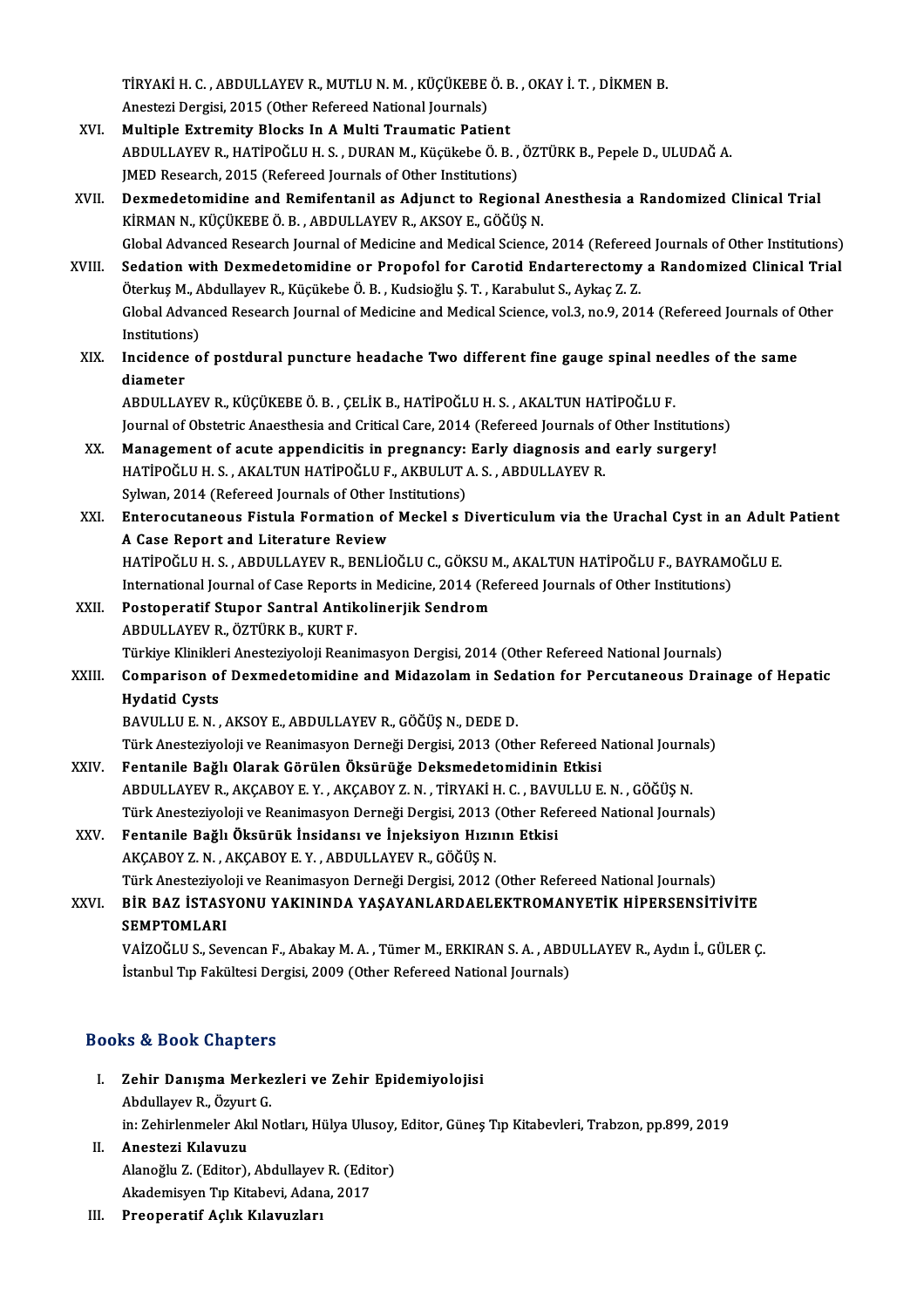AbdulayevR.

in: Anestezi Kılavuzu, Zekeriyya Alanoğlu,Ruslan Abdullayev, Editor, Akademisyen Tıp Kitabevi, Adana, pp.7, 2017

Abdullayev R.<br>in: Anestezi Kılavuzu, Zekeriyya Alanoğlu,Ruslan Ab<br>IV. İntravenöz Anestezikler ve Benzodiazepinler in: Anestezi Kı<br>İntravenöz A<br>Abdullayev R.<br>in: Duke Anes

İntravenöz Anestezikler ve Benzodiazepinler<br>Abdullayev R.<br>in: Duke Anestezi Sırları, Yüksel Keçik,Neslihan Alkış, Editor, Güneş Tıp Kitabevleri, Ankara, pp.83-86, 2017<br>Preeneratif Değerlendirme

Abdullayev R.<br>in: Duke Anestezi Sırları, Yükse<br>V. Preoperatif Değerlendirme<br>Abdullayev R. in: Duke Anes<br>Preoperatif<br>Abdullayev R.<br>in: Apesteri Kr

in: Anestezi Kılavuzu, Zekeriyya Alanoğlu,Ruslan Abdullayev, Editor, Akademisyen Tıp Kitabevi, Adana, pp.1-4, 2016 Abdullayev R.<br>in: Anestezi Kılavuzu, Zekeriyya Alanoğlu,Ruslan Abdullayev, E<br>VI. Zor Maske Ventilasyonu ve Entübasyonu Tahmin Etme in: Anestezi Ki<br>Zor Maske V<br>Abdullayev R.<br>in: Anesteri Ki

Abdullayev R.<br>in: Anestezi Kılavuzu, Zekeriyya Alanoğlu,Ruslan Abdullayev, Editor, Akademisyen Tıp Kitabevi, Adana, pp.4-6, 2016

## Refereed Congress / Symposium Publications in Proceedings<br>

| Refereed Congress / Symposium Publications in Proceedings |                                                                                                                                          |
|-----------------------------------------------------------|------------------------------------------------------------------------------------------------------------------------------------------|
| I.                                                        | Yüksek immünolojik Riskli Renal Transplant Alıcılarında Anestezik Ajan Seçimini Hasta Sonuçlarına<br>Etkisi                              |
|                                                           | SARAÇOĞLU A., Tanırgan Çabaklı G., Başyiğit Uçar F., ABDULLAYEV R., BİLGİLİ B., VELİOĞLU A., TUĞLULAR Z. S.,<br>YEGEN Ş. C., UMUROĞLU T. |
|                                                           | Türk Anesteziyoloji ve Reanimasyon Kongresi, 28 October 2021                                                                             |
| Н.                                                        | CYTOKINE ADSORPTION IN CRITICALLY ILL COVID-19 PATIENTS                                                                                  |
|                                                           | ABDULLAYEV R., GÜL F., BİLGİLİ B., CİNEL İ. H.                                                                                           |
|                                                           | 23 rd International Intensive Care e-Symposium, 19 May 2021                                                                              |
| III.                                                      | Epidural versus Intravenous Analgesia for Pain Control in Kidney Donors                                                                  |
|                                                           | Kelleci Y., ABDULLAYEV R., BİLGİLİ B., SARAÇOĞLU A., UMUROĞLU T.                                                                         |
|                                                           | Türk Anesteziyoloji ve Reanimasyon Derneği 54. Ulusal E-Kongresi, Turkey, 28 - 30 October 2020                                           |
| IV.                                                       | Yehova Şahidi Hastasının Anestezik Yönetimi                                                                                              |
|                                                           | Abdullayev R., Kelleci Y., Zengin S. Ü., Şenocak Ö. F., Umuroğlu T.                                                                      |
|                                                           | Türk Anesteziyoloji ve Reanimasyon Derneği 53. Ulusal Kongresi, Antalya, Turkey, 7 - 10 November 2019                                    |
| V.                                                        | Perioperatif Nöropati                                                                                                                    |
|                                                           | Abdullayev R., Mustafayeva A., Değirmencioğlu G., Şirzai E., Laçin T., Umuroğlu T.                                                       |
|                                                           | Türk Anesteziyoloji ve Reanimasyon Derneği 53. Ulusal Kongresi, Antalya, Turkey, 7 - 10 November 2019                                    |
| VI.                                                       | Hallermann-Streiff Syndrome, Anesthetic Considerations                                                                                   |
|                                                           | Mustafayeva A., Abdullayev R., Kelleci Y., Orhon Ergün M., Umuroğlu T.                                                                   |
|                                                           | Türk Anesteziyoloji ve Reanimasyon Derneği 53. Ulusal Kongresi, Antalya, Turkey, 7 - 10 November 2019                                    |
| VII.                                                      | Analgesia Nociception Index (ANI): Assessment of Acute Postoperative Pain                                                                |
|                                                           | Abdullayev R., Uludağ Ö., Çelik B.                                                                                                       |
|                                                           | Türk Anesteziyoloji ve Reanimasyon Derneği 52. Ulusal Kongresi, Antalya, Turkey, 7 - 11 November 2018                                    |
| VIII.                                                     | Zor Entübasyon = Uyanık Entübasyon                                                                                                       |
|                                                           | Saraçoğlu A., Abdullayev R., Eti B., Koşansu Y., Aykaç Z. Z.                                                                             |
|                                                           | Türk Anesteziyoloji ve Reanimasyon Derneği 52. Ulusal Kongresi, Antalya, Turkey, 7 - 11 November 2018                                    |
| IX.                                                       | Analgesia Nociception Index: Heart Rate Variability Analysis of Emotional Status                                                         |
|                                                           | Abdullayev R., Yıldırım E., Çelik B., Sarıca L.                                                                                          |
|                                                           | Türk Anesteziyoloji ve Reanimasyon Derneği 51. Ulusal Kongresi, Antalya, Turkey, 25 - 29 October 2017                                    |
| Х.                                                        | Morbid Obez Hastalarda Sugammadex ve Atropin/Neostigmin Kombinasyonunun Kognitif                                                         |
|                                                           | Fonksiyonlar Üzerine Olan Etkilerinin Karşılaştırılması                                                                                  |
|                                                           | Sabuncu Ü., Kuşderci H., Öterkuş M., Abdullayev R., Uludağ Ö., Özdaş S.                                                                  |
|                                                           | Türk Anesteziyoloji ve Reanimasyon Derneği 51. Ulusal Kongresi, Antalya, Turkey, 25 - 29 October 2017                                    |
| XI.                                                       | Kimyasal Bir Doku Hasarı Örneği Hidrojen Peroksit                                                                                        |
|                                                           | Aydın İ., Poyraz K., Algın A., Abdullayev R.                                                                                             |
|                                                           | 22. Ulusal Multidisipliner Klinik Toksikoloji Kongresi, Ankara, Turkey, 21 - 23 April 2017                                               |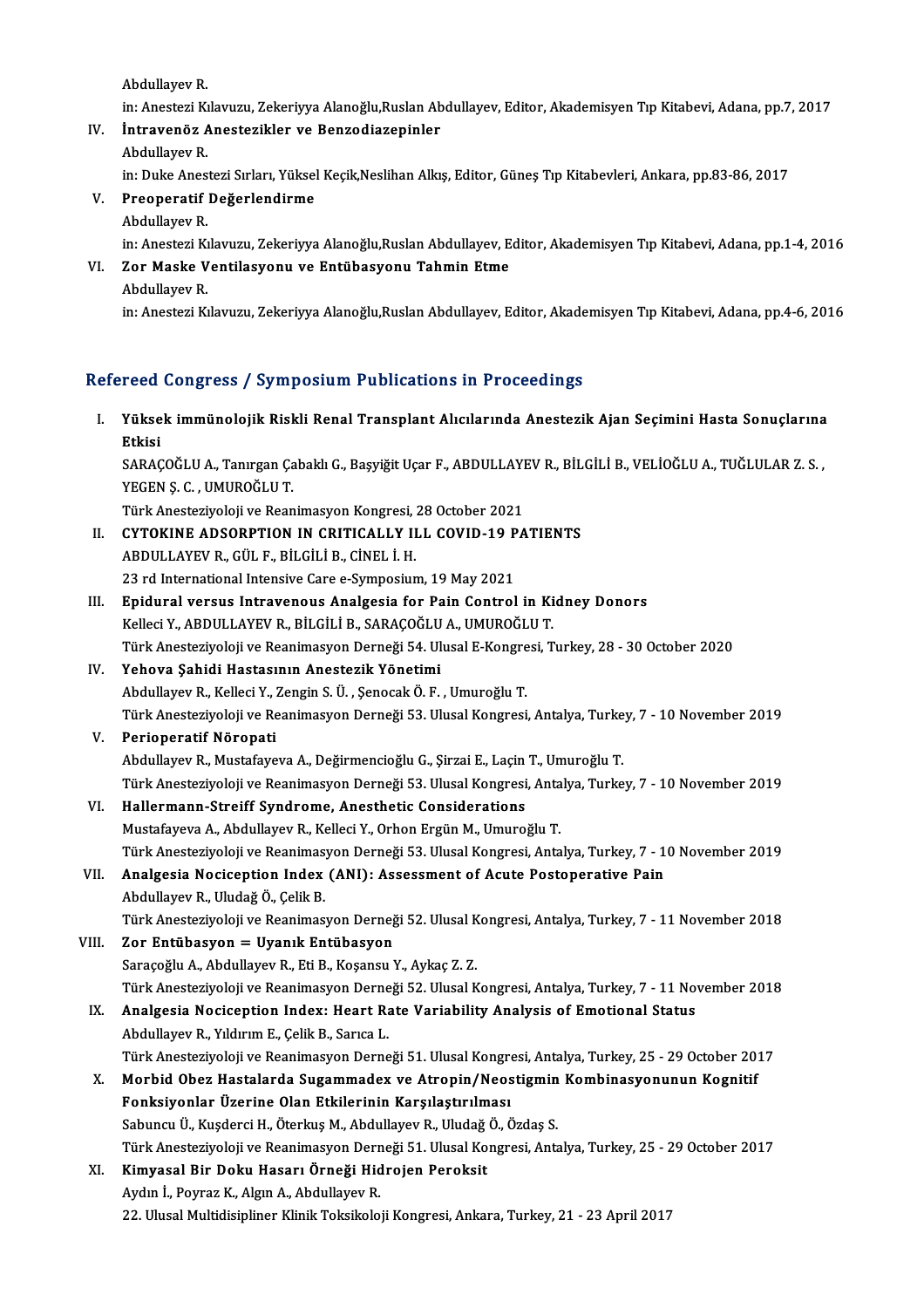| XII.        | Eyvah! Yeni Atandım Ne Yapmalı?                                                                                                             |
|-------------|---------------------------------------------------------------------------------------------------------------------------------------------|
|             | <b>ABDULLAYEV R.</b>                                                                                                                        |
|             | Türk Anesteziyoloji ve Reanimasyon Derneği 50. Ulusal Kongresi, Turkey, 26 - 30 October 2016                                                |
| XIII.       | Siyanür Zehirlenmesi                                                                                                                        |
|             | <b>ABDULLAYEV R.</b>                                                                                                                        |
|             | Klinik Toksikoloji Derneği 10. Zehirlenmeler Geliştirme Kursu, Turkey, 27 February 2016                                                     |
| XIV.        | Caudal Anesthesia for Pediatric Surgery a Retrospective Analysis and Review of Literature                                                   |
|             | Abdullayev R., Sabuncu Ü., Uludağ Ö., Selçuk Kuşderci H., Öterkuş M., Buyrukcan A., Duran M., Bülbül M., Apaydın H.<br>Ö., Aksoy N., et al. |
|             | Türk Anesteziyoloji ve Reanimasyon Derneği 49. Ulusal Kongresi, Antalya, Turkey, 2 - 06 December 2015                                       |
| XV.         | Frequency and distribution of emergency surgeries in Adiyaman Province                                                                      |
|             | Uludağ Ö., Uludağ A., Kuşderci H., Sabuncu Ü., Dumlupınar E., Abdullayev R.                                                                 |
|             | Türk Anesteziyoloji ve Reanimasyon Derneği 49. Ulusal Kongresi, Antalya, Turkey, 2 - 06 December 2015                                       |
| XVI.        | Role of spinal anesthesia in the endoscopic treatment of distal medial and proximal ureter stones                                           |
|             | Uludağ Ö., Yücel M. Ö., Sabuncu Ü., Kuşderci H., Dumlupınar E., Abdullayev R.                                                               |
|             | Türk Anesteziyoloji ve Reanimasyon Derneği 49. Ulusal Kongresi, Antalya, Turkey, 2 - 06 December 2015                                       |
| XVII.       | Konjenital Diyafragma Hernisi Özofagus Atrezisi ve Trakeoözofajeal Fistül Cerrahisinde Postop                                               |
|             | <b>ABDULLAYEV R.</b>                                                                                                                        |
| XVIII.      | Anadolu Anestezi Günleri (ANAG) 2015, Turkey, 10 October 2015<br>Anesthetic management of a very rare disease HSAN type IV                  |
|             | Abdullayev R., Sabuncu Ü., Yıldırım E.                                                                                                      |
|             | Euroanesthesia 2015, Berlin, Germany, 30 May - 02 June 2015                                                                                 |
| XIX.        | Incidence of Post dural puncture headache Two different fine gauge spinal needles of the same                                               |
|             | diameter                                                                                                                                    |
|             | Abdullayev R., Küçükebe Ö. B., Çelik B., Hatipoğlu H. S., Akaltun Hatipoğlu F., Sabuncu Ü.                                                  |
|             | Euroanesthesia 2015, Berlin, Germany, 30 May - 02 June 2015                                                                                 |
| XX.         | Pseudocholinesterase deficiency population screening and literature review                                                                  |
|             | Abdullayev R., Küçükebe B., Kaya R., Çelik B., Sabuncu Ü., Kuşderci H.                                                                      |
|             | Euroanesthesia 2015, Berlin, Germany, 30 May - 02 June 2015                                                                                 |
| XXI.        | Hemorrhagic shock importance of fibrinogen                                                                                                  |
|             | Abdullayev R., Sabuncu Ü., Uludağ Ö., Kuşderci H.                                                                                           |
|             | Euroanesthesia 2015, Berlin, Germany, 30 May - 02 June 2015                                                                                 |
| XXII.       | Treatment of Severe Methanol Intoxication: Case Report                                                                                      |
|             | Sabuncu Ü., Karaer R., Kuşderci H., Uludağ Ö., Aydın İ., Abdullayev R.                                                                      |
|             | 20th International Intensive Care Symposium, İstanbul, Turkey, 8 - 09 May 2015                                                              |
| XXIII.      | Ciddi Amitriptilin Zehirlenmesinde Hemodiyafiltrasyon Uygulaması                                                                            |
|             | Sabuncu Ü., Abdullayev R., Kuşderci H., Duran M., Güler A.                                                                                  |
|             | 21. Kış Sempozyumu, Bursa, Turkey, 19 - 22 February 2015                                                                                    |
| XXIV.       | Peritiroidal kist olarak ortaya çıkan servikal bronkojenik kist                                                                             |
|             | Bayraktar C., Tam A. A., Doğan S., Karataş M., Abdullayev R., Erdoğdu H. İ.                                                                 |
|             | 36. Türk Ulusal Kulak Burun Boğaz ve Baş Boyun Cerrahisi Kongresi, Antalya, Turkey, 5 - 09 November 2014                                    |
| XXV.        | Modified Ciaglia and Griggs Percutaneous Tracheotomy Techniques a Retrospective Analysis                                                    |
|             | Abdullayev R., Duran M., Bülbül M., Çömlekçi M., Özdamar M., Batcık Ş., Süren M.                                                            |
|             | Türk Anesteziyoloji ve Reanimasyon Derneği 48. Ulusal Kongresi, Ankara, Turkey, 25 - 29 October 2014                                        |
| <b>XXVI</b> | Epidural Blood Patch Positive Pressure Epidural Space                                                                                       |
|             | Sabuncu Ü., Abdullayev R., Akpınar A., Kuşderci H., Uludağ Ö.                                                                               |
|             | Türk Anesteziyoloji ve Reanimasyon Derneği 48. Ulusal Kongresi, Ankara, Turkey, 25 - 29 October 2014                                        |
| XXVII.      | Smoking and Post dural Puncture Headache                                                                                                    |
|             | Abdullayev R., Küçükebe Ö. B., Çelik B., Hatipoğlu H. S., Akaltun Hatipoğlu F.                                                              |
|             | Türk Anesteziyoloji ve Reanimasyon Derneği 48. Ulusal Kongresi, Ankara, Turkey, 25 - 29 October 2014                                        |
| XXVIII.     | Does Atraucan Cause more Post dural Puncture Backache                                                                                       |
|             |                                                                                                                                             |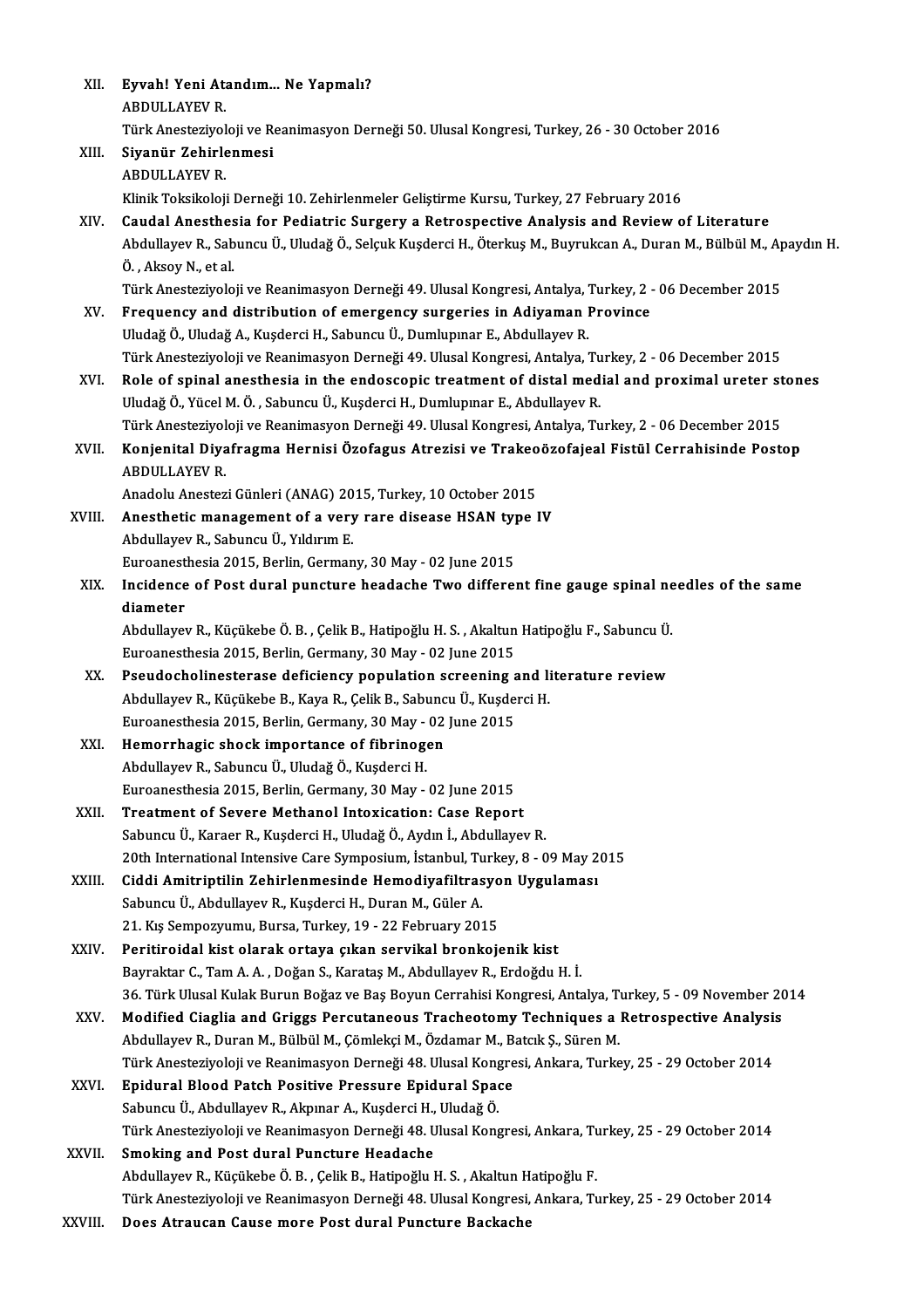Abdullayev R., Küçükebe Ö. B. , Çelik B., Kirman N., Hatipoğlu H. S. , Akaltun Hatipoğlu F.<br>Türk Anastesiyeleji ve Beanimasyan Derneği 48 Hlusel Kensresi, Ankana, Turkey, 25 - . Türk Anesteziyoloji ve Reanimasyon Derneği 48. Ulusal Kongresi, Ankara, Turkey, 25 - 29 October 2014<br>Akut Respiratuar Distress Sendromlu Hastada Interventional Lung Assist Uygulaması Abdullayev R., Küçükebe Ö. B. , Çelik B., Kirman N., Hatipoğlu H. S. , Akaltun Hatipoğlu F.<br>Türk Anesteziyoloji ve Reanimasyon Derneği 48. Ulusal Kongresi, Ankara, Turkey, 25 - 29 Octobe:<br>XXIX. Akut Respiratuar Distress Se

- Selçuk Kuşderci H., Sabuncu T., Sabuncu Ü., Uludağ Ö., Abdullayev R., Küçükebe B. Akut Respiratuar Distress Sendromlu Hastada Interventional Lung Assist Uygulaması<br>Selçuk Kuşderci H., Sabuncu T., Sabuncu Ü., Uludağ Ö., Abdullayev R., Küçükebe B.<br>Türk Anesteziyoloji ve Reanimasyon Derneği 48. Ulusal Kong Selçuk Kuşderci H., Sabuncu T., Sabuncu Ü., Uludağ Ö., Abdullayev R., Küçükebe B.<br>Türk Anesteziyoloji ve Reanimasyon Derneği 48. Ulusal Kongresi, Ankara, Turkey, 25 - 29 Oct<br>XXX. Intraocular Pressure Changes after Spinal A
- Türk Anesteziyoloji ve Reanimasyon Derneği 48. Ulusal Kongresi, Ankara, Turkey, 25 29 October 2<br>Intraocular Pressure Changes after Spinal Anesthesia Acute and Subacute Effects<br>Abdullayev R., Hatipoğlu H. S. , Küçükebe Ö. Intraocular Pressure Changes after Spinal Anesthesia Acute and Subacute Effects<br>Abdullayev R., Hatipoğlu H. S. , Küçükebe Ö. B. , Güler M., Akaltun Hatipoğlu F., Reyhan A. H. , Çelik B.<br>Türk Anesteziyoloji ve Reanimasyon D Abdullayev R., Hatipoğlu H. S. , Küçükebe<br>Türk Anesteziyoloji ve Reanimasyon Derr<br>XXXI. Üçlü Ekstremite Bloğu Olgu Sunumu<br>Abdullayev B. Duran M. Küçükebe Ö. B

Türk Anesteziyoloji ve Reanimasyon Derneği 48. Ulusal Kongresi, Ankara, Turkey, 25 - 29 October 2014<br>Üçlü Ekstremite Bloğu Olgu Sunumu<br>Abdullayev R., Duran M., Küçükebe Ö. B. , Öztürk B., Uludağ A., Pepele D. Türk Anesteziyoloji ve Reanimasyon Derneği 47. Ulusal Kongresi, Antalya, Turkey, 20 - 24 November 2013

- XXXII. Erişkin Yoğun Bakım Ünitesinde Erken ve Geç Perkütan Trakeotomilerin Karşılaştırılması AbdulayevR.,DuranM.,ÇömlekçiM.,SürenM.,BülbülM.,AldemirM.T. Erişkin Yoğun Bakım Ünitesinde Erken ve Geç Perkütan Trakeotomilerin Karşılaştırılması<br>Abdullayev R., Duran M., Çömlekçi M., Süren M., Bülbül M., Aldemir M. T.<br>Türk Anesteziyoloji ve Reanimasyon Derneği 47. Ulusal Kongresi Abdullayev R., Duran M., Çömlekçi M., Süren M., Bülbül M., Ald<br>Türk Anesteziyoloji ve Reanimasyon Derneği 47. Ulusal Kong<br>XXXIII. RİVA da Tramadol ile Lornoksikamın karşılaştırılması<br>Celik H. Abdullayov B. Akapbay V. B
- Türk Anesteziyoloji ve Reanimasyon Derneği 47. Ulusal<br>RİVA da Tramadol ile Lornoksikamın karşılaştırıl<br>Çelik H., Abdullayev R., Akçaboy Y., Baydar M., Göğüş N.<br>Türk Anesteriyoloji ve Beanimasyon Derneği 47. Ulusal RİVA da Tramadol ile Lornoksikamın karşılaştırılması<br>Çelik H., Abdullayev R., Akçaboy Y., Baydar M., Göğüş N.<br>Türk Anesteziyoloji ve Reanimasyon Derneği 47. Ulusal Kongresi, Antalya, Turkey, 20 - 24 November 2013<br>Analıklı Celik H., Abdullayev R., Akçaboy Y., Baydar M., Göğüş N.<br>Türk Anesteziyoloji ve Reanimasyon Derneği 47. Ulusal Kongresi, Antalya, Turkey, 20 - 24 Nove<br>XXXIV. Aralıklı Pozitif Havayolu Basıncı Tedavisi Sırasında Gelişen
- Aralıklı Pozitif Havayolu Basıncı Tedavisi Sırasında Gelişen Bilateral Parotit Olgusu<br>Abdullayev R., Sayiner H. S., Bayraktar C., Akgün S., Küçükebe Ö. B. Aralıklı Pozitif Havayolu Basıncı Tedavisi Sırasında Gelişen Bilateral Parotit Olgusu<br>Abdullayev R., Sayiner H. S. , Bayraktar C., Akgün S., Küçükebe Ö. B.<br>Türk Anesteziyoloji ve Reanimasyon Derneği 47. Ulusal Kongresi, An Abdullayev R., Sayiner H. S. , Bayraktar C., Akgün S., Küçükebe Ö. B.<br>Türk Anesteziyoloji ve Reanimasyon Derneği 47. Ulusal Kongresi, Antalya, Turkey, 20 - 24 November<br>XXXV. Fentanile Bağlı Olarak Görülen Öksürüğe Deksmede
- Türk Anesteziyoloji ve Reanimasyon Derneği 47. Ulusal Kongresi, Antalya, Turkey<br>Fentanile Bağlı Olarak Görülen Öksürüğe Deksmedetomidinin Etkisi Pre<br>Abdullayev R., Akçaboy E. Y. , Akçaboy Z. N. , Tiryaki H. C. , Bavullu E. Fentanile Bağlı Olarak Görülen Öksürüğe Deksmedetomidinin Etkisi Preliminer Sonuçlar<br>Abdullayev R., Akçaboy E. Y. , Akçaboy Z. N. , Tiryaki H. C. , Bavullu E. N. , Göğüş N.<br>Türk Anesteziyoloji ve Reanimasyon Derneği 46. Ul Abdullayev R., Akçaboy E. Y. , Akçaboy Z. N. , Tiryaki H. C. , Bavullu E. N. , Göğüş N.<br>Türk Anesteziyoloji ve Reanimasyon Derneği 46. Ulusal Kongresi, Girne, Cyprus (Kktc), 7 - 11 November 2012<br>XXXVI. SPİNAL ANESTEZİ İLE
- Türk Anesteziyoloji ve Reanimasyon Derneği 46. Ulusal Kongresi, Girne, Cyprus (Kktc), 7 1<br>SPİNAL ANESTEZİ İLE İNGUİNAL HERNİORAFİ OPERASYONU OLACAK HASTALARI<br>MULTİMEDYA BİLGİLENDİRMESİNİN PERİOPERATİF ANKSİYETE ÜZERİNE E SPINAL ANESTEZI ILE INGUINAL HERNIORAFI OPERASYONU OLACAK HASTALARDA PREOPERATIF<br>MULTIMEDYA BILGILENDIRMESININ PERIOPERATIF ANKSIYETE ÜZERINE ETKISI<br>Tiryaki H. C. , Abdullayev R., Mutlu N. M. , Okay T., Dikmen B. MULTİMEDYA BİLGİLENDİRMESİNİN PERİOPERATİF ANKSİYETE ÜZERİNE ETKİSİ<br>Tiryaki H. C. , Abdullayev R., Mutlu N. M. , Okay T., Dikmen B.<br>Türk Anesteziyoloji ve Reanimasyon Derneği 46. Ulusal Kongresi, Girne, Cyprus (Kktc), 7 - Tiryaki H. C. , Abdullayev R., Mutlu N. M. , Okay T., Dikmen B.<br>Türk Anesteziyoloji ve Reanimasyon Derneği 46. Ulusal Kongresi, Girne,<br>XXXVII. POSTOPERATIF STUPOR SANTRAL ANTIKOLINERJIK SENDROM<br>Abdullayay B. Östürk B. Kurt

POSTOPERATIF STUPOR SANTRAL ANTIKOLINERJIK SENDROM<br>Abdullayev R., Öztürk B., Kurt F. POSTOPERATIF STUPOR SANTRAL ANTIKOLINERJIK SENDROM<br>Abdullayev R., Öztürk B., Kurt F.<br>Türk Anesteziyoloji ve Reanimasyon Derneği 46. Ulusal Kongresi, Girne, Cyprus (Kktc), 7 - 11 November 2012<br>Ingidance of fantanul indused

Abdullayev R., Öztürk B., Kurt F.<br>Türk Anesteziyoloji ve Reanimasyon Derneği 46. Ulusal Kongresi, Girne, Cyprus (<br>XXXVIII. Incidence of fentanyl induced coughing and effect of injection velocity Türk Anesteziyoloji ve Reanimasyon Derneği 46<br>Incidence of fentanyl induced coughing an<br>Akçaboy Z., Akçaboy Y., Abdullayev R., Göğüş N.<br>Euneanesthesia 2012, Berlin Germany, 9, 12 Ju Incidence of fentanyl induced coughing and effect of injection velocity<br>Akçaboy Z., Akçaboy Y., Abdullayev R., Göğüş N.<br>Euroanesthesia 2012, Berlin, Germany, 9 - 12 June 2012

## Supported Projects

Abdullayev R., Uludağ Ö., Project Supported by Higher Education Institutions, Postoperatif Derlenme Döneminde Analjezi NosisepsiyonİndeksininÖnemi,2016 -2016

# Nosisepsiyon indeksinin onemi, 2016 - 2016<br>Memberships / Tasks in Scientific Organizations

Memberships / Tasks in Scientific Organizat<br>Medikal Simülasyon Derneği, Member, 2019 - Continues<br>Klinik Enteral Perenteral Nütrigyen Derneği, Member, 20 Medikal Simülasyon Derneği, Member, 2019 - Continues<br>Klinik Enteral Parenteral Nütrisyon Derneği, Member, 2016 - Continues European Society of Anaesthesiology, Member, 2014 - Continues Klinik Enteral Parenteral Nütrisyon Derneği, Member, 2016 - Continues<br>European Society of Anaesthesiology, Member, 2014 - Continues<br>Göğüs Kalp Damar Anestezi ve Yoğun Bakım Derneği, Member, 2013 - Continues<br>Türk Anasteriye European Society of Anaesthesiology, Member, 2014 - Continues<br>Göğüs Kalp Damar Anestezi ve Yoğun Bakım Derneği, Member, 2013 - Co<br>Türk Anesteziyoloji ve Reanimasyon Derneği, Member, 2012 - Continues<br>Anesteri ve Beanimasyon Göğüs Kalp Damar Anestezi ve Yoğun Bakım Derneği, Member, 2013 - Continues<br>Türk Anesteziyoloji ve Reanimasyon Derneği, Member, 2012 - Continues<br>Anestezi ve Reanimasyon Uzmanlar Derneği, Member, 2012 - Continues<br>Türk Yoğun Türk Anesteziyoloji ve Reanimasyon Derneği, Member, 2012 - Continues<br>Anestezi ve Reanimasyon Uzmanlar Derneği, Member, 2012 - Continues<br>Türk Yoğun Bakım Derneği, Member, 2012 - Continues<br>Klinik Toksikoloji Derneği, Member, Anestezi ve Reanimasyon Uzmanlar Derneği, Member, 2012 - Continues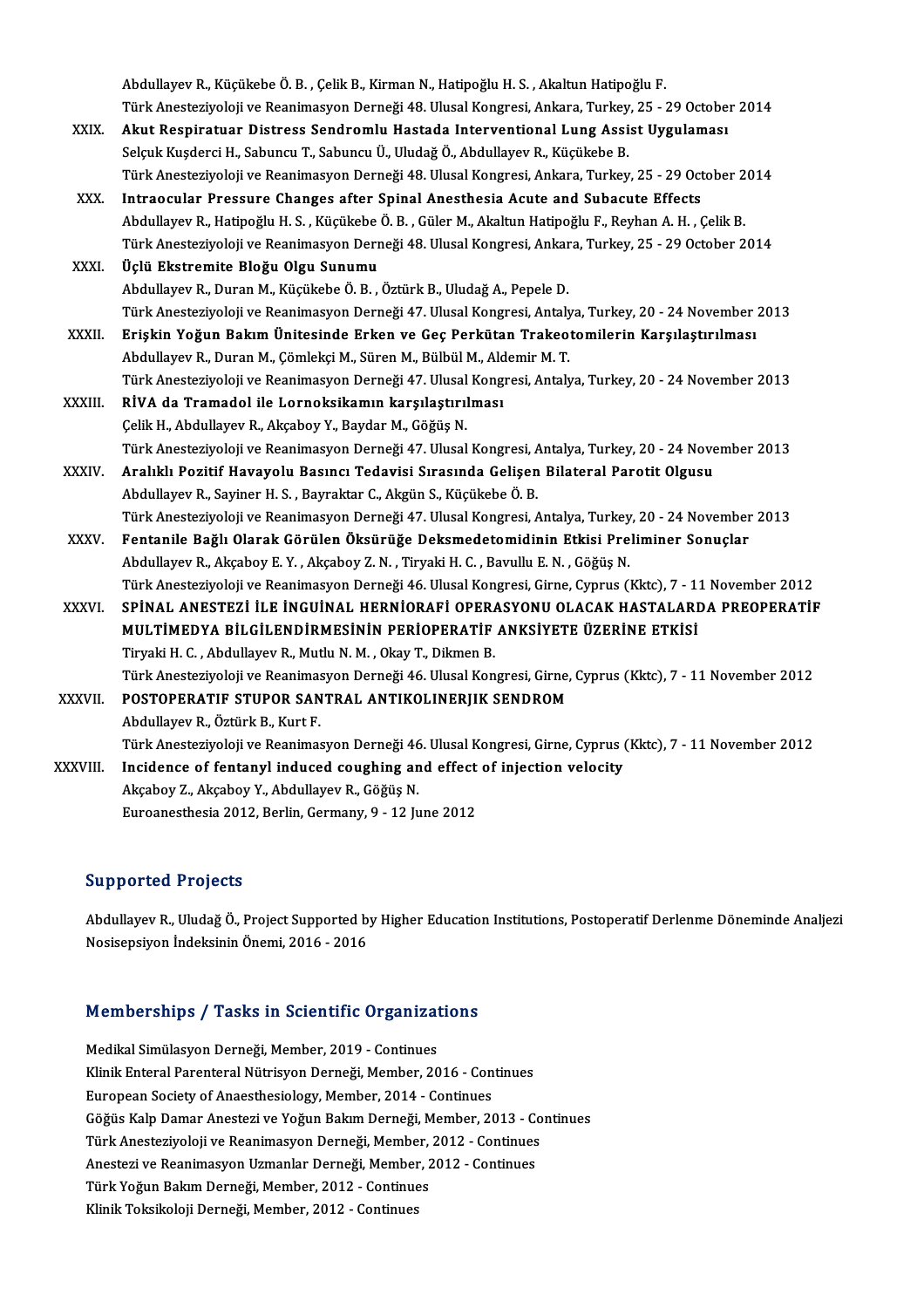## **Scientific Refereeing**

TURKİSHJOURNALOFANAESTHESİOLOGYANDREANİMATİON,NationalScientificRefreed Journal,September 2019 SSISMIMI I RISIS SOM:<br>TURKİSH JOURNAL OF ANAESTHESİOLOGY AND REANİMATİON, National Scientific Refreed Journal, September 2019<br>TURKİSH JOURNAL OF ANAESTHESİOLOGY AND REANİMATİON, National Scientific Refreed Journal, Septemb TURKİSH JOURNAL OF ANAESTHESİOLOGY AND REANİMATİON, National Scientific<br>TURKİSH JOURNAL OF ANAESTHESİOLOGY AND REANİMATİON, National Scientific<br>Southern Clinics of Istanbul Eurasia, National Scientific Refreed Journal, May TURKİSH JOURNAL OF ANAESTHESİOLOGY AND<br>Southern Clinics of Istanbul Eurasia, National Sci<br>BMC ANESTHESIOLOGY, SCI Journal, April 2019<br>BMC ANESTHESIOLOGY, SCI Journal, Eshruary 2 Southern Clinics of Istanbul Eurasia, National Scientific Refreed Journal, May 2019<br>BMC ANESTHESIOLOGY, SCI Journal, April 2019<br>BMC ANESTHESIOLOGY, SCI Journal, February 2018

## **Tasks In Event Organizations**

**Tasks In Event Organizations**<br>Abdullayev R., Karabıyık L., Klinik Toksikoloji Derneği 10. Zehirlenmeler Geliştirme Kursu, Scientific Congress, Adıyaman,<br>Turkay, Subet 2016 Turkey, Şubat<br>2016 - Abdullayev R., Karab<br>Turkey, Şubat 2016

## Turkey, Şubat 2016<br>Edit Congress and Symposium Activities

Türk Anesteziyoloji ve Reanimasyon Derneği 53. Ulusal Kongresi, Working Group, Antalya, Turkey, 2019 Türk Anesteziyoloji ve Reanimasyon Derneği 53, Ulusal Kongresi, Working Group, Antalya, Turkey, 2019<br>Türk Yoğun Bakım Derneği 22nd International Intensive Care Symposium, Working Group, İstanbul, Turkey, 2019<br>Klinik Teksik Türk Anesteziyoloji ve Reanimasyon Derneği 53. Ulusal Kongresi, Working Group, Antalya, Turkey, 2019<br>Türk Yoğun Bakım Derneği 22nd International Intensive Care Symposium, Working Group, İstanbul, Turkey, 2019<br>Klinik Toksik Türk Yoğun Ba<br>Klinik Toksiko<br>Turkey, 2019<br>Marmara Üniv Klinik Toksikoloji Derneği 24. Ulusal ve 1. Uluslararası Multidisipliner Klinik Toksikoloji Kongresi, Working Group, Konya,<br>Turkey, 2019<br>Marmara Üniversitesi 19. Tıp Öğrenci Kongresi, Panelists, İstanbul, Turkey, 2019 Marmara Üniversitesi Nöroanestezi Atölyesi, Working Group, İstanbul, Turkey, 2018 Marmara Üniversitesi 19. Tıp Öğrenci Kongresi, Panelists, İstanbul, Turkey, 2019<br>Marmara Üniversitesi Nöroanestezi Atölyesi, Working Group, İstanbul, Turkey, 2018<br>Türk Anesteziyoloji ve Reanimasyon Derneği 52. Ulusal Kongr Marmara Üniversitesi Nöroanestezi Atölyesi, Working Group, İstanbul, Turkey, 2018<br>Türk Anesteziyoloji ve Reanimasyon Derneği 52. Ulusal Kongresi, Working Group, Antalya, Turkey, 2018<br>Türk Anesteziyoloji ve Reanimasyon Dern Türk Anesteziyoloji ve Reanimasyon Derneği 51. Ulusal Kongresi, Working Group, Antalya, Turkey, 2017<br>Türk Yoğun Bakım Derneği 21st International Intensive Care Symposium, Working Group, İstanbul, Turkey, 2017 Türk Anesteziyoloji ve Reanimasyon Derneği 51. Ulusal Kongresi, Working Group, Antalya, Turke<br>Türk Yoğun Bakım Derneği 21st International Intensive Care Symposium, Working Group, İstanb<br>Klinik Toksikoloji Derneği 22. Klini Türk Yoğun Bakım Derneği 21st International Intensive Care Symposium, Working Group, İstanbul, Turkey, 2017<br>Klinik Toksikoloji Derneği 22. Klinik Toksikoloji Kongresi, Working Group, Ankara, Turkey, 2017<br>Türk Yoğun Bakım D Klinik Toksiko<br>Türk Yoğun Ba<br>Turkey, 2016<br>Türk Anastari Türk Yoğun Bakım Derneği DAYOBA XV. Toplantısı, Anestezi ve Yoğun Bakımda Sıvı Kullanımı, Working Gr<br>Türk Anesteziyoloji ve Reanimasyon Derneği 50. Ulusal Kongresi, Working Group, İstanbul, Turkey, 2016<br>Klinik Teksikoloji Turkey, 2016<br>Türk Anesteziyoloji ve Reanimasyon Derneği 50. Ulusal Kongresi, Working Group, İstanbul, Turkey, 2016<br>Klinik Toksikoloji Derneği 21. Klinik Toksikoloji Kongresi, Working Group, Isparta, Turkey, 2016 Türk Anesteziyoloji ve Reanimasyon Derneği 50. Ulusal Kongresi, Working Group, İstanbul, Turkey, 2016<br>Klinik Toksikoloji Derneği 21. Klinik Toksikoloji Kongresi, Working Group, Isparta, Turkey, 2016<br>Türk Yoğun Bakım Derneğ Klinik<br>Türk Y<br>2016<br>Türk Türk Yoğun Bakım Derneği DAYOBA XV. Toplantısı, Hedefe Yönelik Sıcaklık Yönetimi, Working Group, Ada<br>2016<br>Türk Anesteziyoloji ve Reanimasyon Derneği 49. Ulusal Kongresi, Working Group, Antalya, Turkey, 2015<br>Türk Anesteziyo 2016<br>Türk Anesteziyoloji ve Reanimasyon Derneği 49. Ulusal Kongresi, Working Group, Antalya, Turkey, 2015<br>Türk Anesteziyoloji ve Reanimasyon Derneği ANAG 2015, Pediyatrik Anestezi, Working Group, Kahramanmaraş, Turkey, Türk<br>1<br>2015<br>Euron Türk Anesteziyoloji ve Reanimasyon Derneği ANAG 2015, Pediyatrik Anestezi, Working Group, Kahr<br>2015<br>European Society of Anaesthesiology Euroanesthesia 2015, Working Group, Berlin, Germany, 2015<br>Uludeğ Üniversitesi 21, Kıs 2015<br>European Society of Anaesthesiology Euroanesthesia 2015, Working Group, Berlin, Germany<br>Uludağ Üniversitesi 21. Kış Sempozyumu, Working Group, Bursa, Turkey, 2015<br>Türk Anesteziyoloji ve Reanimasyon Derneği EL-MA IV, W European Society of Anaesthesiology Euroanesthesia 2015, Working Group, Berlin, Germany, 2015 Türk Anesteziyoloji ve Reanimasyon Derneği 48. Ulusal Kongresi, Working Group, Ankara, Turkey, 2014 Türk Anesteziyoloji ve Reanimasyon Derneği EL-MA IV, Working Group, Elazığ, Turkey, 2015<br>Türk Anesteziyoloji ve Reanimasyon Derneği 48. Ulusal Kongresi, Working Group, Ankara, Turkey, 2014<br>İstanbul Üniversitesi Cerrahpaşa Türk Anesteziy<br>İstanbul Ünive<br>Türkey, 2014 İstanbul Üniversitesi Cerrahpaşa Tıp Fakültesi Sürekli Renal Replasman Tedavisi Günleri, Working Group,<br>Türk Anesteziyoloji ve Reanimasyon Derneği 47. Ulusal Kongresi, Working Group, Antalya, Turkey, 2013<br>Klinik Teksikoloj Turkey, 2014<br>Türk Anesteziyoloji ve Reanimasyon Derneği 47. Ulusal Kongresi, Working Group, Antalya, Turkey, 2013<br>Klinik Toksikoloji Derneği 18. Klinik Toksikoloji Kongresi, Working Group, Kahramanmaraş, Turkey, 2013<br>Ulude Türk Anesteziyoloji ve Reanimasyon Derneği 47. Ulusal Kongresi, Working Grou<br>Klinik Toksikoloji Derneği 18. Klinik Toksikoloji Kongresi, Working Group, Kahr:<br>Uludağ Üniversitesi 19. Kış Sempozyumu, Working Group, Bursa, Tu Klinik Toksikoloji Derneği 18. Klinik Toksikoloji Kongresi, Working Group, Kahramanmaraş, Turkey, 2013<br>Uludağ Üniversitesi 19. Kış Sempozyumu, Working Group, Bursa, Turkey, 2013<br>Türk Anesteziyoloji ve Reanimasyon Derneği 4 Uludağ Üniversitesi 19. Kış Sempozyumu, Working Group, Bursa, Turkey, 2013<br>Türk Anesteziyoloji ve Reanimasyon Derneği 46. Ulusal Kongresi, Working Group, İstanbul, Turkey, 2012<br>Türk Anesteziyoloji ve Reanimasyon Derneği 45 Türk Anesteziyoloji ve Reanimasyon Derneği 46. Ulusal Kongresi, Working Group, İstanbul, Tu<br>Türk Anesteziyoloji ve Reanimasyon Derneği 45. Ulusal Kongresi, Working Group, Antalya, Tur<br>Klinik Toksikoloji Derneği 15. Klinik